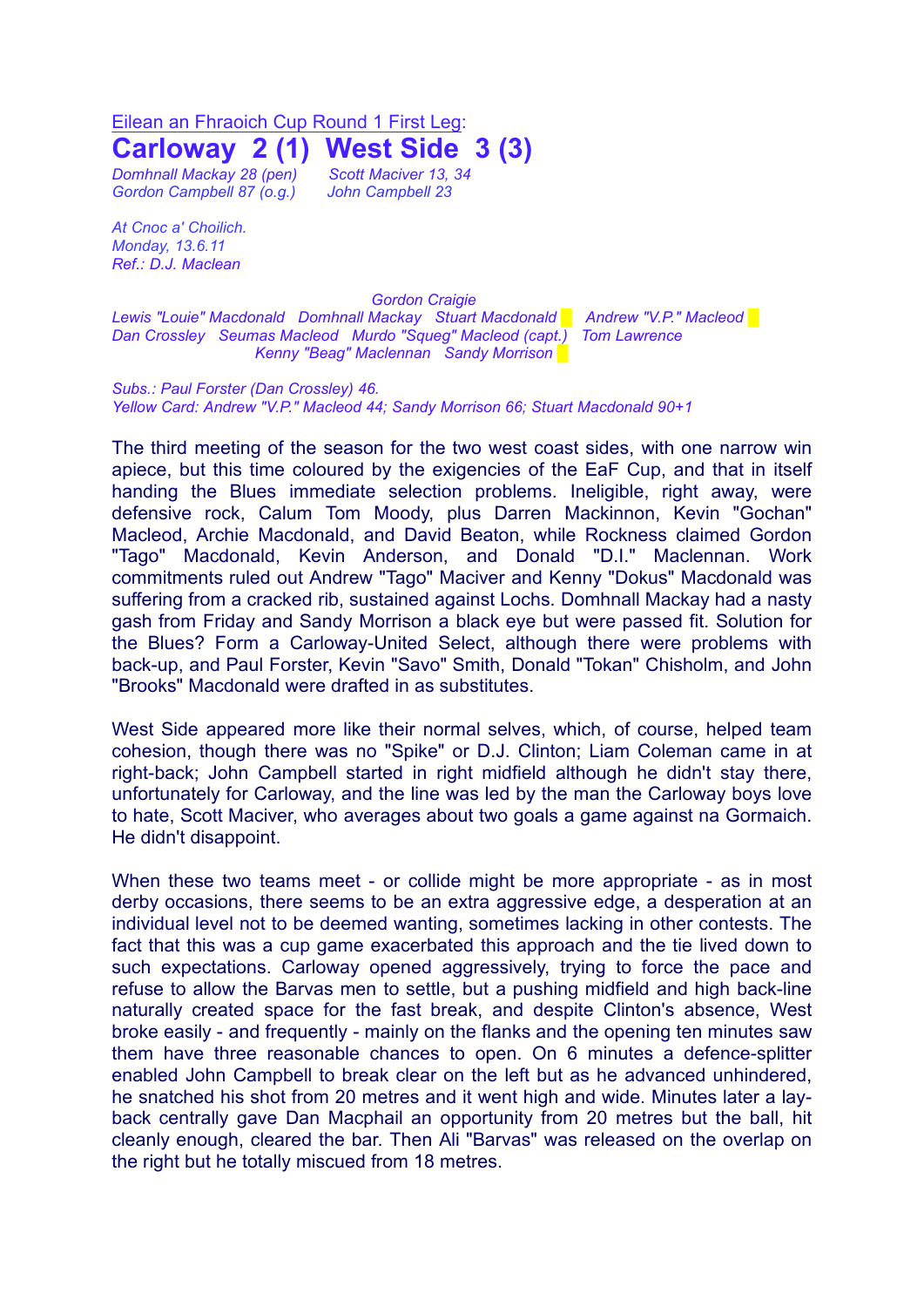On 11 minutes the Blues' first half-chance arrived when Tom Lawrence's high cross from the right was palmed onwards by Gillies, then cut back to "Squeg" 22 metres out, in front of goal, but his carefully-placed strike went straight to the keeper. Back came West Side and Macphail was sent behind the line, slightly to the right, but his shot went across goal and wide; then Seumas Macleod was denied brilliantly by Gillies, low to his right, when he connected with a low cross from the right, 10 metres out to the left of goal. Suddenly a remarkable goal enlivened the night: Scott Maciver (who else?) gathered the ball, midway within his own half, out on the left, and moved forward, tentatively at first; his deceptive progress kept him left, off his marker, and the line retreated with him as he ran the length of the park, surviving a couple of lunges, and benefitting from Mackay et al mindful that he might switch the ball into Graham or Macphail or Campbell. And so it was he reached a point 12 metres out in the box, on the left, drew Craigie, then slipped the ball round the keeper beautifully with his right foot and into the far corner of the net. Exquisite goal if you're from Barvas; lamentable for the Blues!

Carloway were knocked off-kilter by this: moments later Colin George Morrison headed over unchallenged from an Ali Macleod corner,16 metres out, then had a free-kick 22 metres out blocked by the wall. On 19 minutes a Seumas Macleod freekick from 25 metres on the left cleared the defence but went right to the keeper, before the evening really turned sour for na Gormaich, when Andrew "V.P." barged into the back of Ali Macleod at the edge of the box on the right. Craigie guessed right and blocked well to his left but Campbell was fastest to react and smacked the rebound high into the net to Craigie's left. The heads went down but Carloway were soon handed an unexpected life-line when Donnie Smith inexplicably lunged at Crossley wide on the left, close to the goal-line, and offered Carloway a way back. Domhnall Mackay opted against Colin George's placed approach and almost burst the net high to Gillies's left.

Congratulations all round were hardly over before the ball was being picked out of the Blues' net for a third time. An attack on the right broke down but Andrew "V.P.'s" attempted hoofed clearance was miscued across his own box, nodded on, and Maciver, 10 metres out on the left, swung perfectly to volley the ball high into the net with his left foot.

Carloway sagged after that, with only a Kenny "Beag" attempt going well-wide before West had two further opportunities to extend their lead: on 40 minutes John Campbell was clear again, centrally, but had too much time to think, and allowed Craigie to race out and second-guess him low to his left, 12 metres from goal; then a Scott Graham shot from 20 metres slipped just past Craigie's right-hand post.

Carloway opened in similar mood to the first half, knowing an early goal was vital; the all-tackling all-running approach of Seumas Macleod and Dan Crossley, allied to the covering, tackling, and crossing of "Squeg", began to bear fruit, as West either were pushed back or subconsciously relaxed, 3-1 up, after all. A "Squeg" cross from the left was palmed on, under pressure by Gillies, before Scott Maciver had a hattrick chance as the ball was slipped through to him, 14 metres out in the centre, but for once he showed he was human by skying the ball well over. Then it was Sandy Morrison's turn for a red face when a swift Carloway break down the right was played in to him bursting through right of centre but he totally miscued from 22